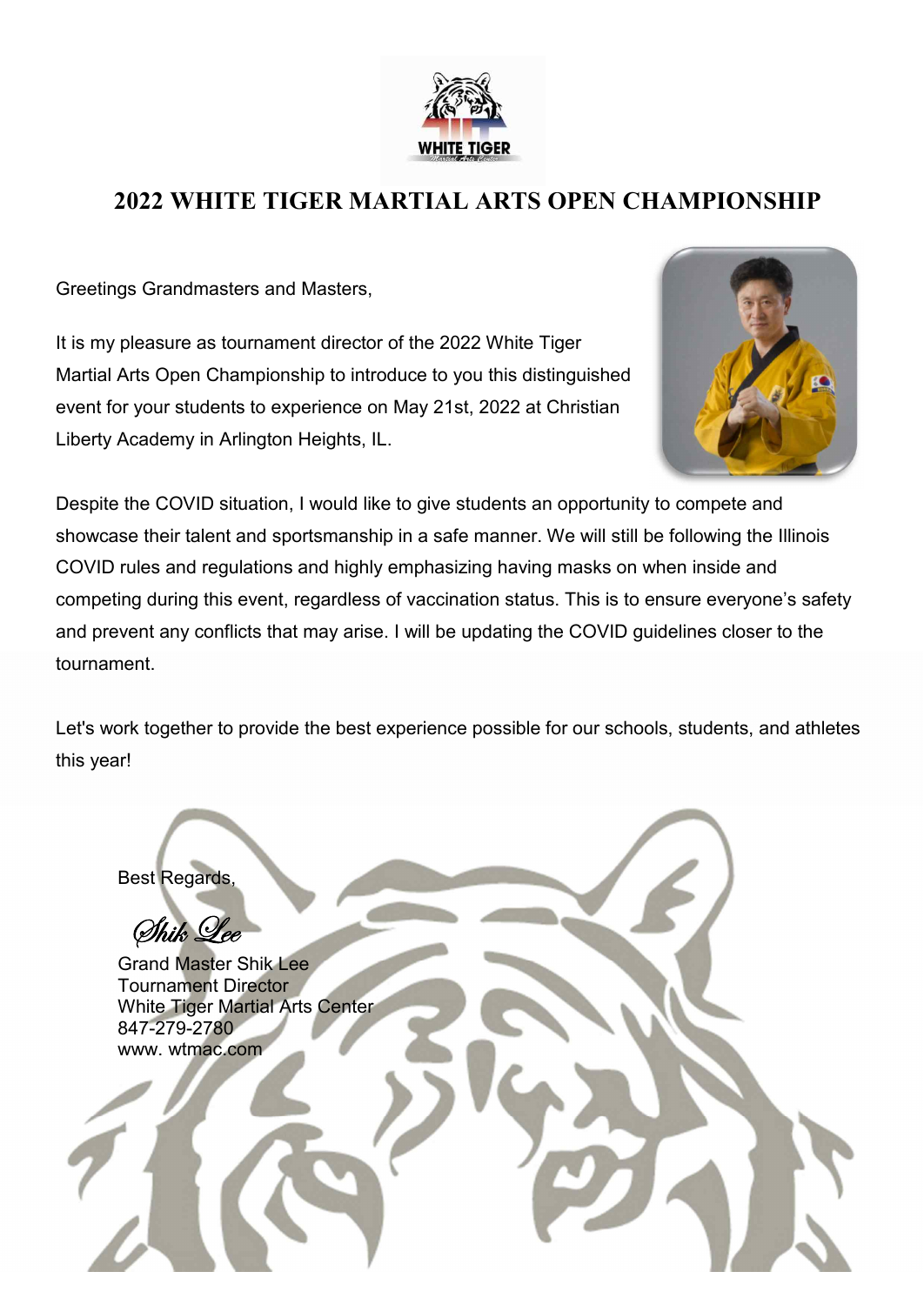

## **2022 White Tiger Martial Arts Open Tae Kwon Do Championship**

**Date:**

**Saturday, May 21th, 2022**

**Location:**

**CHRISTIAN LIBERTY ACADEMY 502 West Euclid Ave Arlington Heights, IL 60004**

#### **Event of Contest:**

- l **Form (Individual, Grand Champion, Pair & Group Form)**
- $\bullet$  Board Breaking
- l **Sparring (Individual, Team Sparring)**

#### **Fee:**

**1 Event: \$90 / 2 Events: \$100 /3 Events: \$110 /4 Events: \$120/5 Events: \$130**

 **\*Team Sparring (Additional \$100 Per Team)**

**\*Board breaking competitors must pay an additional \$10 fee for their boards along with their registration fee. Boards will NOT be sold on competition day.**

#### **Admission:**

**General Admission: \$10 / Children (5-12yrs old): \$5 / Children (under 4): Free Buy ticket at the door cash only**

## **Registration:**

**Due by May 18th, 2022 (Wednesday)—Late Fee After May 18th is \$10 per competitor Please Send Application Form with Cash or Money order payable to White Tiger Martial Arts Center (Wheeling, IL)**

**All competitors must purchase breaking boards at the table on the day of the competition and Ring Tables will hold all the boards for your child to ensure that there will be no miss-breaks before the competition.**

## **COVID Guidelines:**

**All competitors are REQUIRED to wear masks during competition. If the competitor tests positive for COVID 10 days or less before competition, you are NOT allowed to compete. As of now,** 

**\*We will be updating the COVID guidelines closer to the event to follow the most up-to-date Illinois Guidelines**

## **For more Info:**

**Master Shik Lee/ 847-567-8285 or email: slee@wtmac.com Office Manager / 847-279-2780 or email: wtmac286@gmail.com White Tiger Martial Arts Center (286 E Palatine Rd, Wheeling, IL 60090)**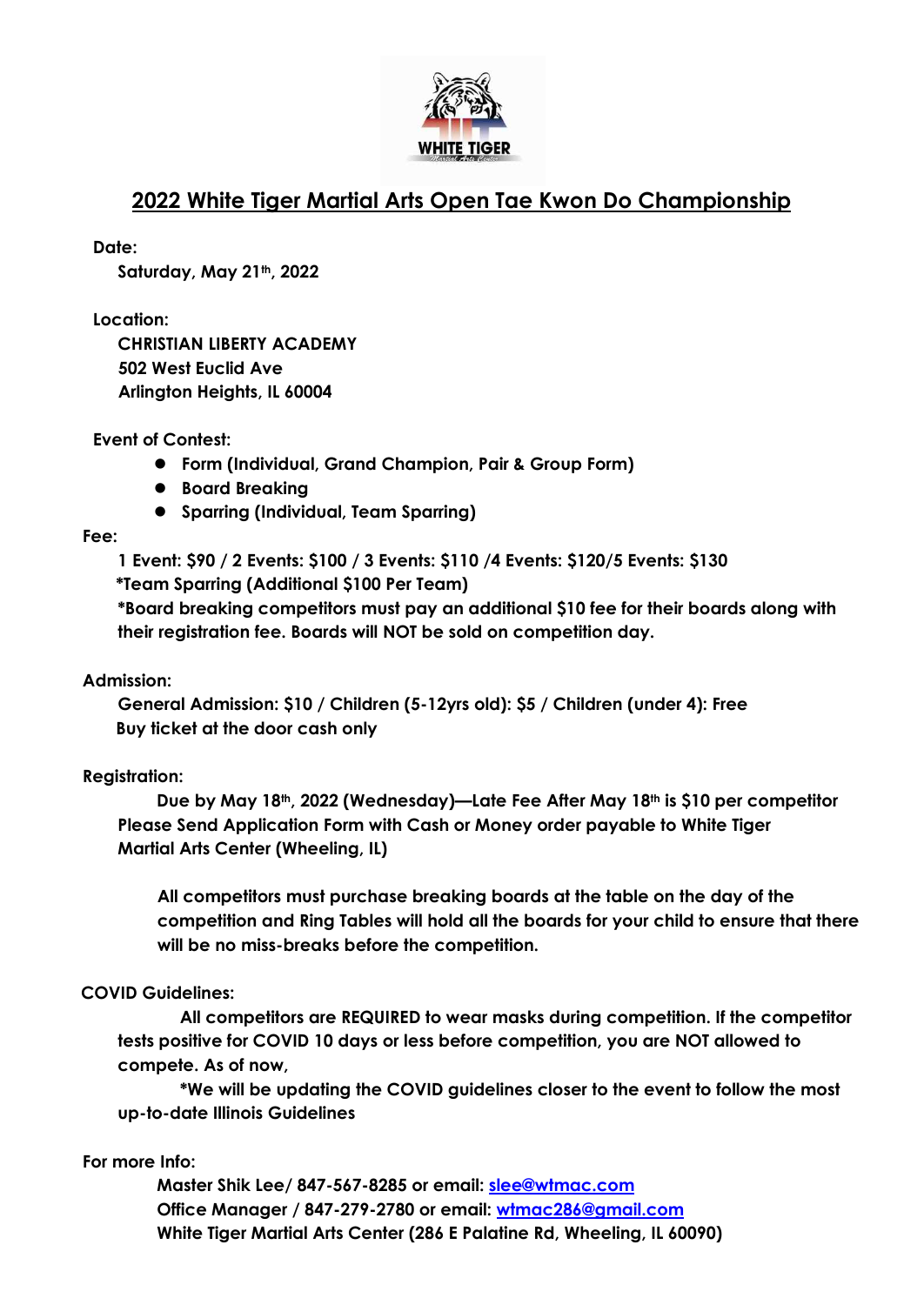

# **2022 White Tiger Open Taekwondo Championship**

|                                                          | Christian Liberty Academy: 502 West Euclid Ave, Arlington Heights, IL 60004<br>All applications due by May 18th, 2022                                                     |
|----------------------------------------------------------|---------------------------------------------------------------------------------------------------------------------------------------------------------------------------|
|                                                          | Tournament Date: Saturday, May 21st, 2022 Time: 08:00am-6:00pm<br><b>Online Registration at www.wtmac.com</b>                                                             |
| 8:30 AM -9:10AM                                          | <b>REGISTRATION (AII AGES) &amp; REFEREE / JUDGE MEETING</b><br>Register and receive Competition Tags, purchase boards, and prepare for<br>Form and Breaking Competitions |
| 9:10AM-9:20AM                                            | <b>OPENING CEREMONY</b>                                                                                                                                                   |
| 9:30 AM- 11:00AM<br>(5 - 9 years Ages)                   | <b>FORM COMPETITION (B: Traditional Class)</b><br><b>BREAKING COMPETITION</b><br>$5 - 6$ yr olds<br>$7 - 9$ yr olds                                                       |
| 11:10 AM - 11:30 AM Pair & Group Form                    | 11:00 AM - 11:10 AM GRAND CHAMPIONSHIP (FORM 5-6years. 7-9years color & Black)                                                                                            |
| $(5-9 \text{ years} \text{ Ages})$ $3-6 \text{ yr}$ olds | 11:30 AM - 12:30 PM SPARRING COMPETITION<br>$7 - 9$ yr olds                                                                                                               |
| 12:30PM - 1:00PM                                         | <b>TEAM SPARRING (9ys old &amp; Under)</b>                                                                                                                                |
| 12:30PM - 1:00PM                                         | <b>LUNCH</b>                                                                                                                                                              |
| 1:00PM - 3:30PM<br>(10yrs & Up Ages)                     | <b>FORM COMPETITION (B: Traditional Class)</b><br><b>BREAKING COMPETITION</b><br>$10-11$ yr olds<br>$12-14$ yr olds<br>15-17 yr olds<br>18 yr olds & up                   |
| 3:00 PM - 3:30 PM                                        | <b>GRAND CHAMPIONSHIP (FORM 10years &amp; up All Color Belt)</b><br>(10years & up All Black Belt)                                                                         |
| 3:30PM-6:00PM<br>(10yrs & Up Ages)                       | <b>SPARRING COMPETITION</b><br>$10-11$ yr olds<br>$12-14$ yr olds<br>15-17yr olds (Level B&A)<br>18 yr olds &up(Level B&A)                                                |
| 5:00PM-6:00PM                                            | <b>TEAM SPARRING (10 -11years old)</b>                                                                                                                                    |
| 6:00 PM                                                  | <b>CLOSING EVENT</b>                                                                                                                                                      |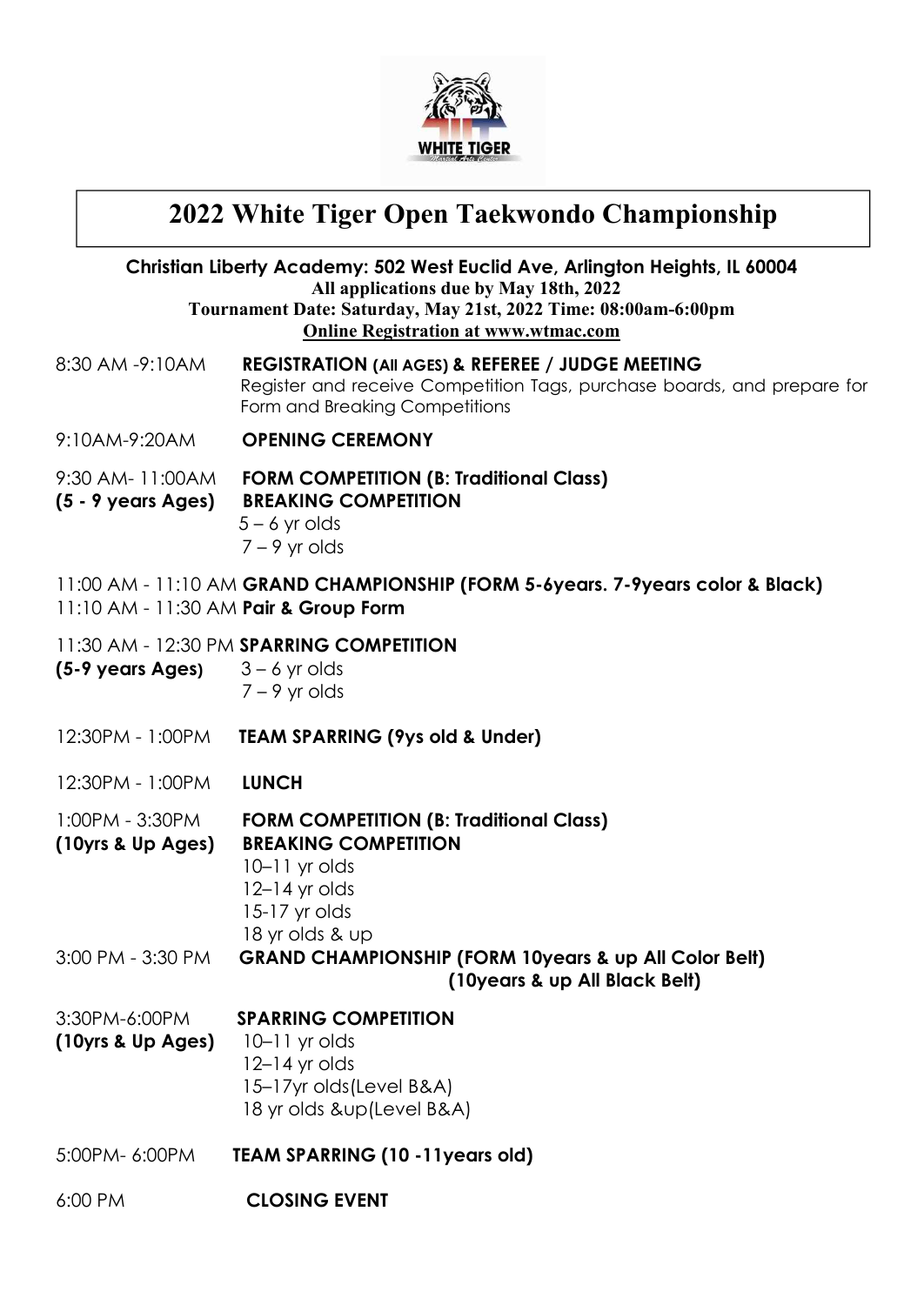

## **FORM DIVISIONS**

| <b>BELI</b><br><b>AGE</b> | WHITE $-$<br><b>YELLOW</b>      | <b>ORANGE –</b><br><b>PURPLE</b> | <b>BLUE-</b><br><b>BROWN</b> | $RED -$<br><b>DEPUTY</b> | <b>BLACK BELT</b>       |
|---------------------------|---------------------------------|----------------------------------|------------------------------|--------------------------|-------------------------|
| $3 - 6$                   | <b>BASIC</b><br><b>TAEGEUK1</b> |                                  | <b>TAEGEUK</b><br>5,6,7      | <b>TAEGEUK</b><br>7,8    | <b>Black Belt Forms</b> |
| $7 - 9$                   |                                 |                                  |                              |                          |                         |
| $10 - 11$                 |                                 |                                  |                              |                          |                         |
| $12 - 14$                 |                                 | <b>TAEGEUK</b><br>2,3,4          |                              |                          |                         |
| $15 - 17$                 |                                 |                                  |                              |                          |                         |
| <b>18&amp; UP</b>         |                                 |                                  |                              |                          |                         |

# **Individual Poomsae Divisions**

- **\*6 yrs olds and younger will perform 10 steps of their form. This will not affect their score.**
- **7 yrs olds & up will perform all steps.**
- **\* All Color Belts: Single elimination tournament format.**
- **\* All Black Belts: Cut-off tournament format or Single elimination tournament format.**
- **\* All Poomsae Division winners qualify to compete to be Grand Champion.**
- **\* Grand Champion Divisions: 6 yrs olds and under/ 7–9 yrs olds All Color Belts/ 10yrs olds & Up All Black Belts/9yrs olds &under. 10yrs olds &up All Black Belts.**
- **\* Sports Poomsae Division (only Black Belts): 7-9 yrs old/ 10-11 yrs old/ 12-14 yrs old/ 15 -17 yrs old, 18 yrs old & up**

**\* Sports Poomsae Division winners qualify to compete in the Sports Poomsae Grand Championship for a chance to win a 4 ft Trophy and \$200 Scholarship.**

## **Pair & Group Form Divisions**

- **\* Pair Form must include one male & one female and can be any age and any belt.**
	- **\*Divisions: All Color Belt / All Black belt**
- **\* Group Form must include three members, Can be any age, any gender, and any belt. \*Division All Color Belt / All Black belt**
- **\*Awards given: one gold, one silver, and one bronze for each division.**

**\*Competition Format: Single Elimination**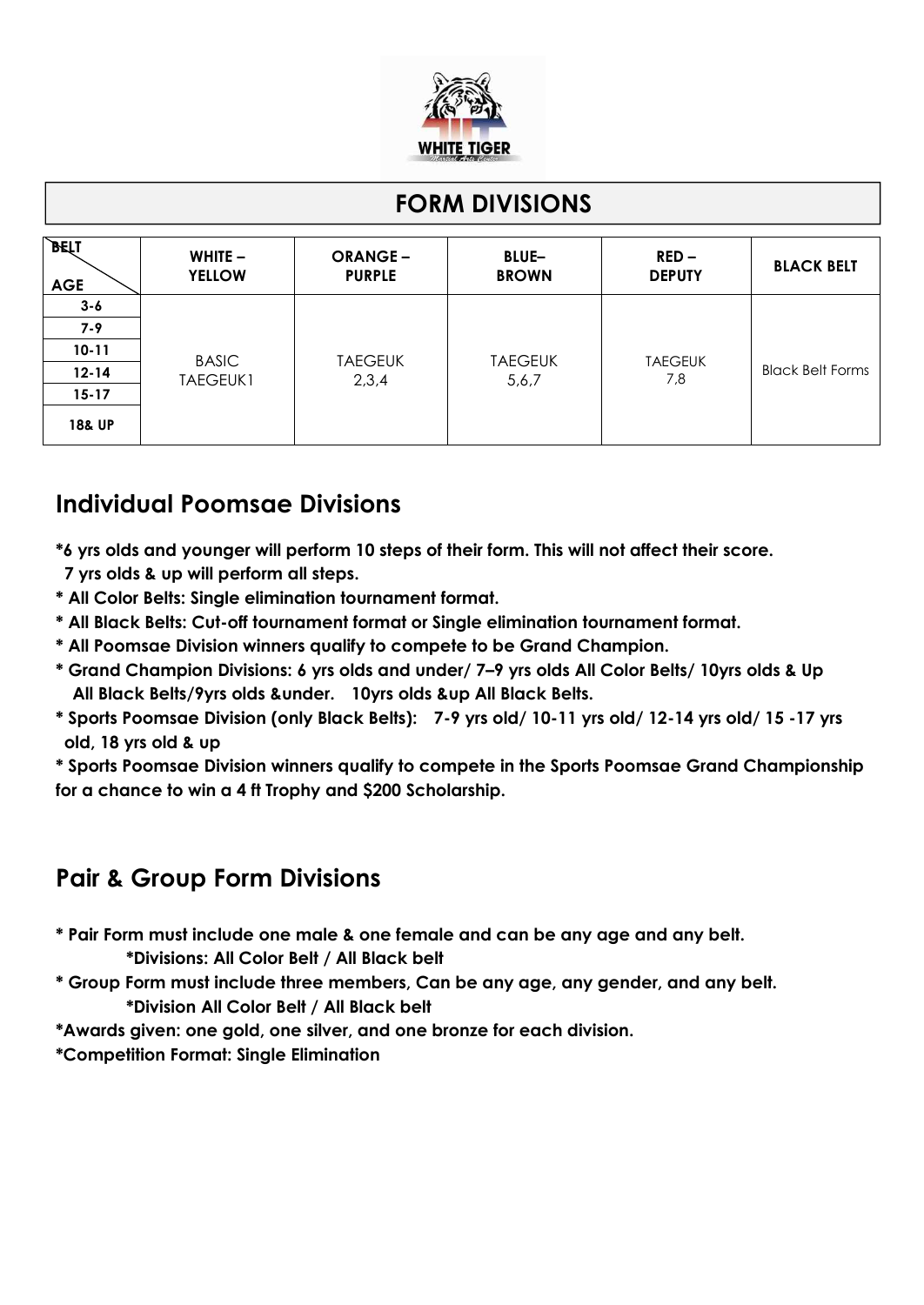

# **BREAKING DIVISIONS**

| <b>BELT</b><br><b>AGE</b> | WHITE $-$<br><b>YELLOW</b>                                                        | <b>ORANGE-</b><br><b>PURPLE</b> | <b>BLUE-</b><br><b>BROWN</b>            | $RED -$<br><b>DEPUTY</b>                                     | <b>BLACK BELT</b> |
|---------------------------|-----------------------------------------------------------------------------------|---------------------------------|-----------------------------------------|--------------------------------------------------------------|-------------------|
| $3 - 4$                   | 2 Boards<br>1. Hammer fist 2. Front snap<br>kick                                  |                                 |                                         |                                                              |                   |
| $5 - 6$                   | 1. Hammer fist<br>2. Front snap kick3 <b>Boards</b><br>3. Hammer kick<br>3 Boards |                                 | 4 Boards<br>1. Punch                    | 4 Boards<br>1. Knife hand                                    | 5 Boards&<br>Up   |
| $7 - 9$                   |                                                                                   |                                 | 2. Round house kick                     | 2. Tornado kick<br>3. Spinning hook kick<br>4. Jump sidekick |                   |
| $10 - 11$                 |                                                                                   |                                 | 3. Back kick<br>4. Jump front Snap kick |                                                              | Free style        |
| $12 - 14$                 | 1. Punch<br>2. Front snap kick                                                    |                                 |                                         |                                                              |                   |
| $15 - 17$                 | 3. Round house kick                                                               |                                 |                                         |                                                              |                   |
| <b>18&amp; UP</b>         |                                                                                   |                                 |                                         |                                                              |                   |
| <b>Breaking</b><br>Order  |                                                                                   | $\overline{2}$                  | 3<br>$\blacktriangleright$ 2            | 3<br>$\mathbf{2}$                                            |                   |

## **Board Breaking General Rules**

**\*1 minute to set up and 1 minute to complete the routine.**

\***Two chances will be allowed for each breaking technique.**

**\*Medals are awarded by the number of attempts taken to break the boards:**

**No mistakes- Gold / 1-2 mistakes- Silver / 3 mistakes or more- Bronze**

**\*Props are prohibited for ALL BELTS. No Bricks allowed (Only boards**).

**\*9 yr olds and under will use children's boards.**

**10 – 14 yr olds will use medium boards.**

**15 yr olds& up will use adult boards only.**

**\*Please do not bring your own boards with you. Board fees are paid along with the registration fee.**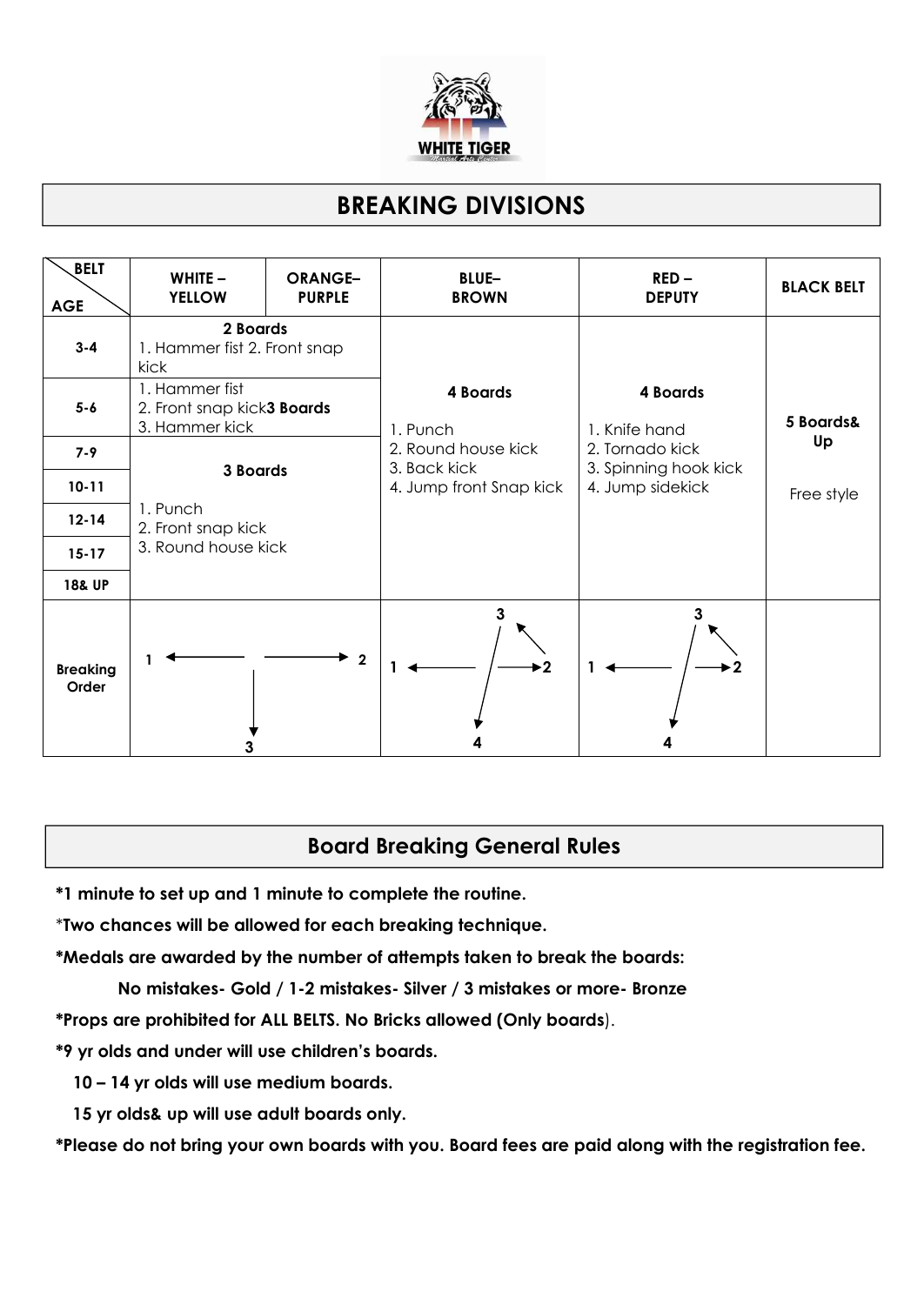

## **Sparring General Rules**

- \* Modified USAT and WTF Sparring rules will apply.
- \* Mandatory Equipment is required for this event.

#### **All Color Belts Divisions**

- \* 2 rounds, 1 minute per round.
- \*All Color Belts- **No head contact.**

**One point** for punches**, Two points** for body kicks and **Four points** for spinning body kicks. \* When the match is tied, a single sudden death round will apply.

#### **All Black Belt Divisions**

\* 2 rounds, 1 minute per round.

LIGHT head contact will be allowed or head contact is optional too. If allowed, head contact is **three points** and spinning kicks to the head are **five points**. Also, in all Black Belt Divisions, the **Daedo** system will be used to monitor all body shots. For 9 yr olds and under, we will provide **Daedo e socks.** However, for 10 yr olds and up you will need your **OWN**. This is mandatory.

l All Age Level A Sparring Competitors must bring your **OWN Daedo e-socks gen 2**.

## **Team Sparring (Black Belts Only)**

# **\*Divisions: 7-9 yrs old: Only on Group / 10-11 yrs old: Boys Group and Girls Group**

## **Note: 7-9 yrs old will be a Co-ed Team and for 10-11 yrs old boys and girls will be separated.**

Divisions will also be divided by weight:

| 7-9 yrs old  | Under 48 lbs | 48.1-65 lbs | Over 65 lbs |
|--------------|--------------|-------------|-------------|
| 10-11yrs old | Under 68 lbs | 68.1-86 lbs | Over 86 lbs |

**\***Teams must consist of 3 members.

\*There will be 3 rounds: One round (one min) per competitor

\*There will be light head contact for all divisions.

\*Winning team in each division will earn a \$100 scholarship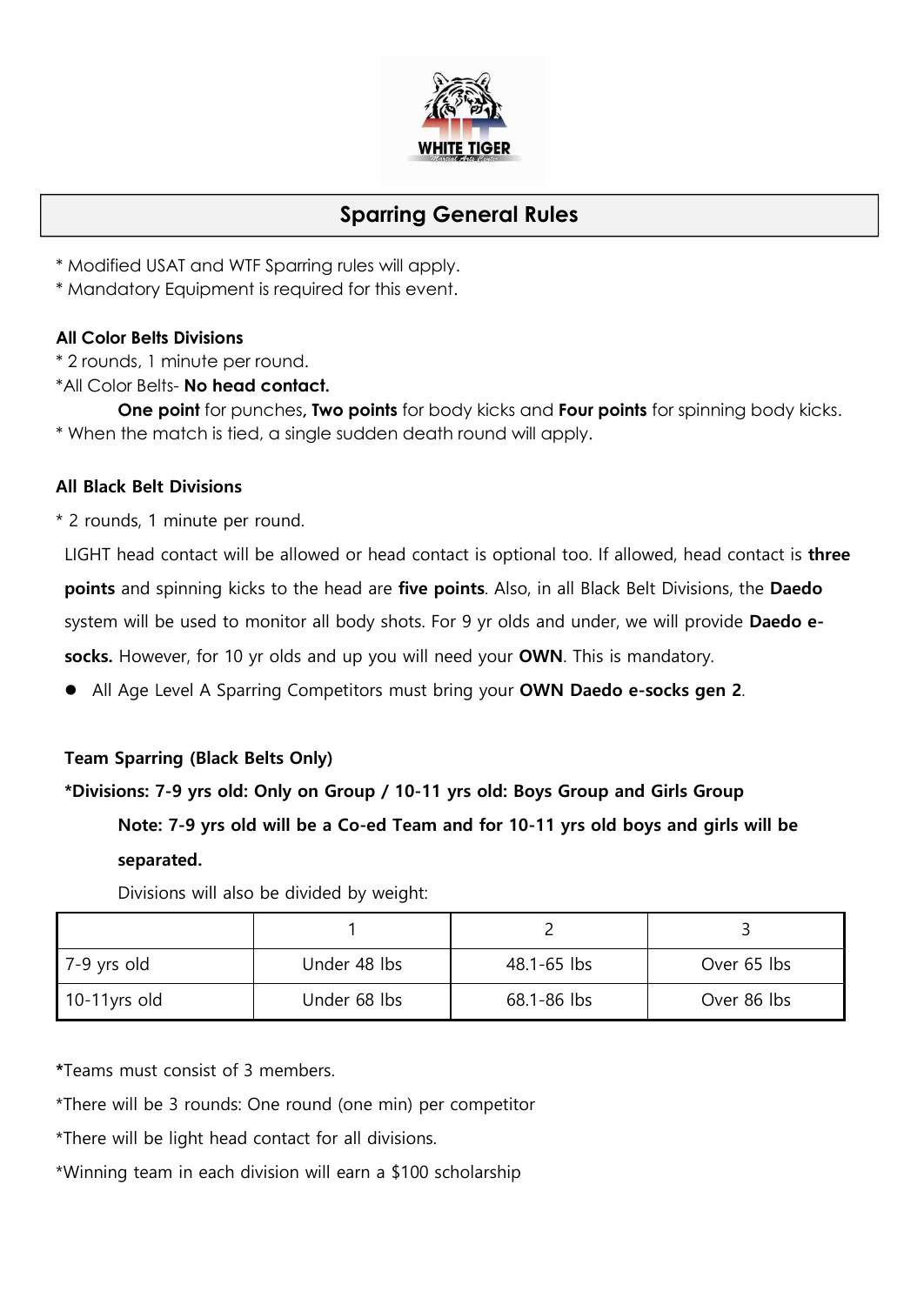

## **POOMSAE WORLD CLASS COMPETITION SCHEDULE**

 9:40 AM- 10:20AM **FORM COMPETITION (A: World Class) (7 to 11years Ages) Color Belt and Black Belt** 7 – 11yr olds Color Belt 7 – 11yr olds Black Belt 10:10 AM - 11:00AM **FORM COMPETITION (A: World Class) (12-17yers Old)** 12 - 17yr olds Color Belt 12 - 17yr olds Black Belt 11:00 AM - 11:50AM **FORM COMPETITION (A: World Class) (18yers & Up)** 18yr & Up Color Belt 18yr & Up Black Belt

 12:00 PM - 12:30 PM **FORM Grand Championship (A: World Class) (18yers Old & Up)** All Color Belt Division All Black Belt Division

## **SPARRING WORLD CLASS COMPETITION SCHEDULE**

|                   | 1:00 PM- 2:00PM<br>(7 to 9years Ages)      | <b>SPARRING COMPETITION (A: World Class)</b><br>7 – 9yr olds Color Belt<br>7 - 9yr olds Black Belt       |
|-------------------|--------------------------------------------|----------------------------------------------------------------------------------------------------------|
|                   | 2:10 PM - 3:00 PM<br>$(10-11)$ ers Old)    | <b>SPARRING COMPETITION (A: World Class)</b><br>10 - 11 yr olds Color Belt<br>10 - 11 yr olds Black Belt |
|                   | 3:10 PM - 4:00 PM<br>$(12-14yers Old)$     | <b>SPARRING COMPETITION (A: World Class)</b><br>12 - 14yr olds color Belt<br>12 - 14yr olds Black Belt   |
|                   | 4:00 PM $-$ 5:00 PM<br>$(15-17)$ yers Old) | <b>SPARRING COMPETITION (A: World Class)</b><br>15 - 17yr olds Color Belt<br>15-17yr olds Black Belt     |
| (18yers Old & Up) | 4:00 PM - 5:00 PM                          | <b>SPARRING COMPETITION (A: World Class)</b><br>18yr & Up Color Belt<br>18yr & Up Black Belt             |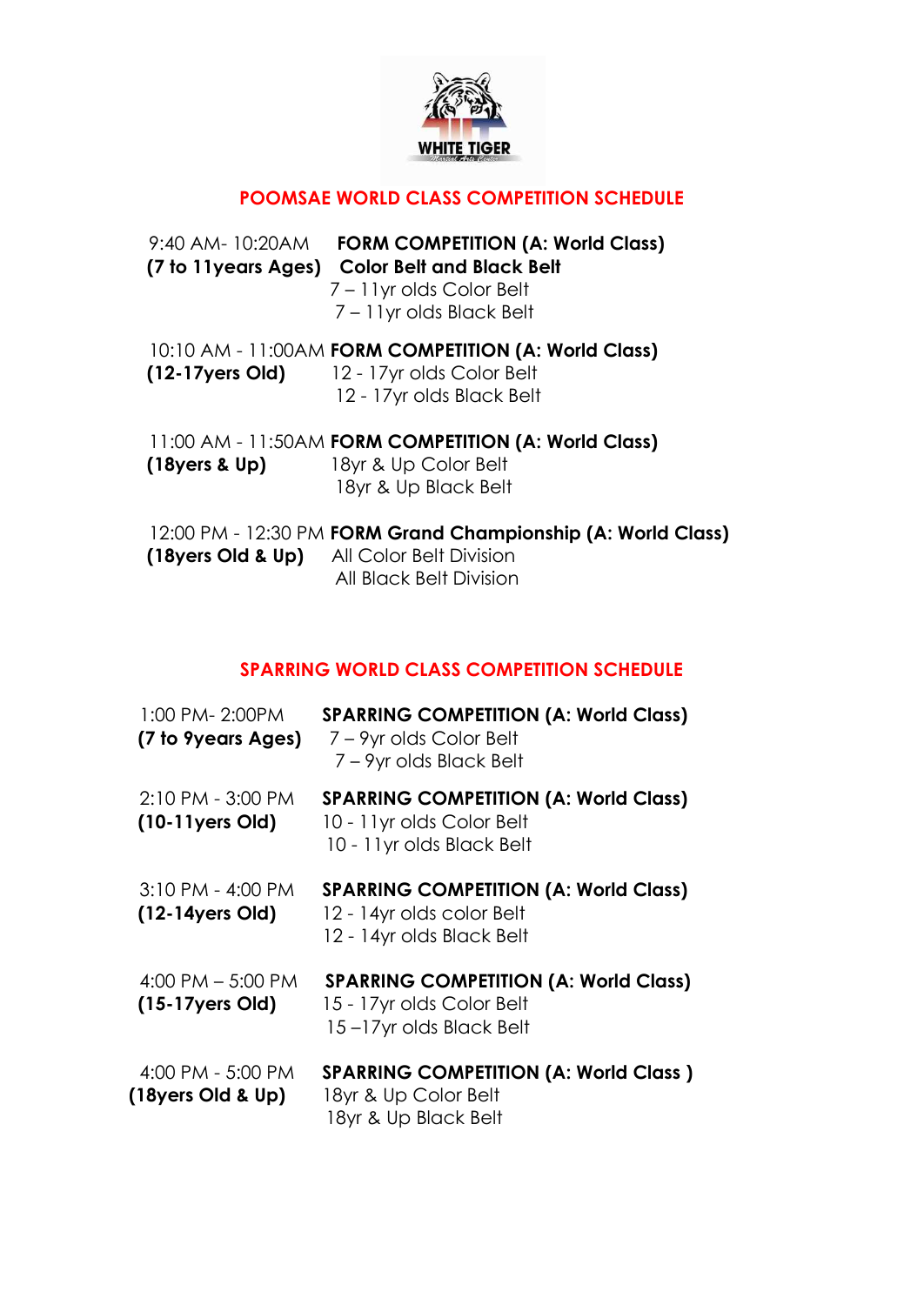

## **POOMSAE WORLD CLASS DESIGNATED POOMSAE**

| <b>BLACK BELT</b><br><b>TAEGEUK1</b> |
|--------------------------------------|
|                                      |
|                                      |
|                                      |
|                                      |
|                                      |
| <b>KORYO</b>                         |
|                                      |
| <b>TAEGEUK 6</b>                     |
|                                      |
| <b>KORYO</b>                         |
|                                      |
| <b>TAEGEUK 8</b>                     |
|                                      |
| <b>KORYO</b>                         |
|                                      |
| <b>TAEGEUK 5</b>                     |
|                                      |
| <b>KORYO</b>                         |
|                                      |
| <b>KORYO</b>                         |
|                                      |
| <b>KEUMGANG</b>                      |
|                                      |
| <b>KEUMGANG</b>                      |
|                                      |
| <b>TAEBAEK</b>                       |
|                                      |

- **1. There are ONLY 5 Divisions: Y,G,B,R and Black belts**
- **2. If there is not enough participants for a specific belt division, we will combine different belt groups together**
- **3. Preliminaries Round: More than 8 compete, Finals Round: top 8 compete**
- **4. All compete all step for your division**
- **5. You must wear the belt color of your division (The color of your belt MUST match the division in which you are competing in)**
- **6. You can wear regular uniform or poomsae uniform. Both are accepted.**
- **7. Competition format will be the same USA Taekwondo competitions (There will be a cut-off)**